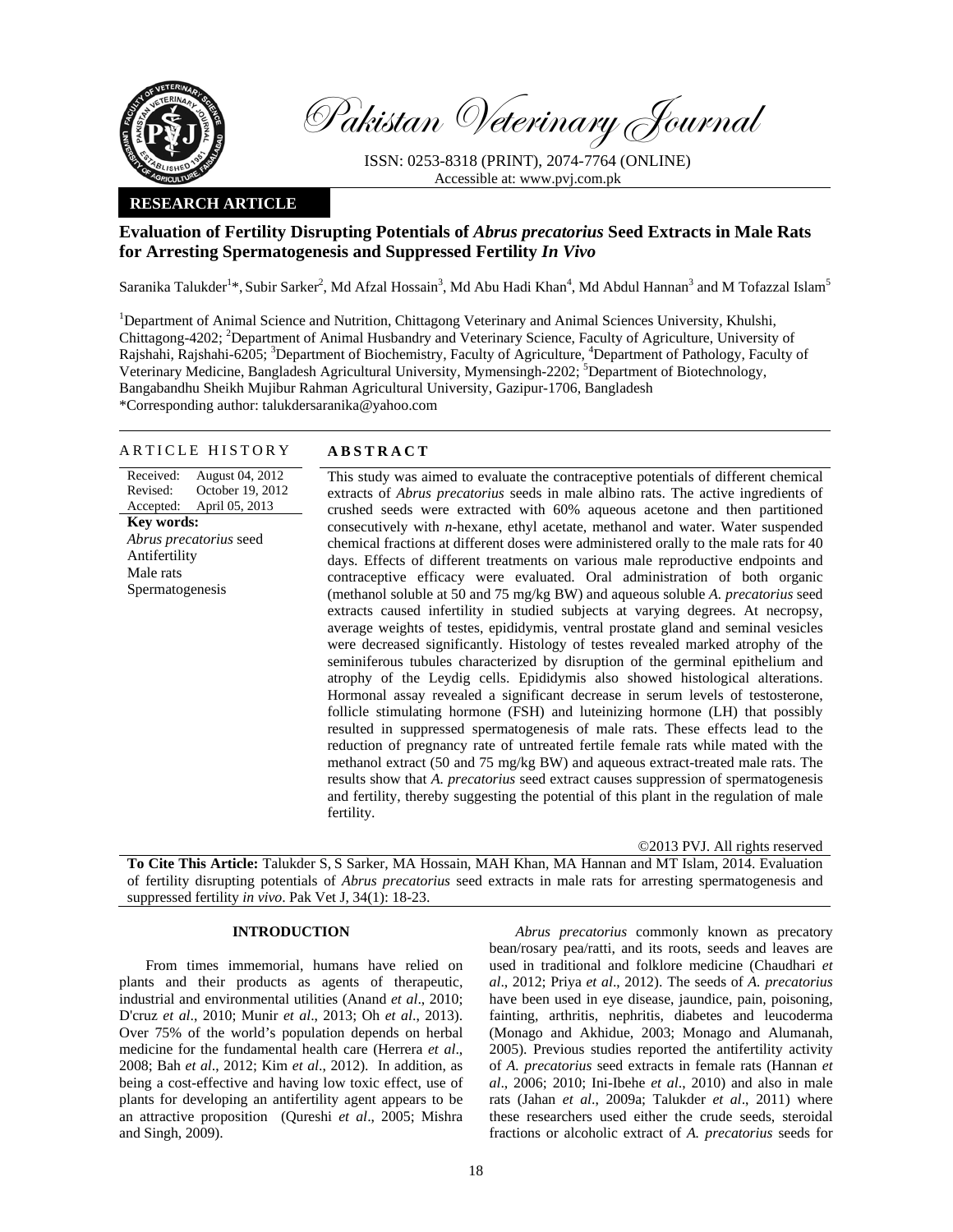testing the antifertility effect. The aim of the current study was to investigate the antifertility effect of different extracts (*n*-hexane, ethyl acetate, methanol and water) of *A. precatorius* seeds prepared by chemical fractionation of ground seeds in terms of hormonal profiling, histological study of the male reproductive organs and fertility testing using proven fertile female rats. We are not aware of any investigation conducted for evaluating the anti fertility potential of different chemical extracts of *A. precatorius* seeds.

### **MATERIALS AND METHODS**

**Plant material and chemical fractionation:** Dried seeds of *A. precatorius* L. were obtained from a local Ayurvedic Medicine Store. The seeds were authenticated by a Botanist from National Herbarium, Mirpur, Dhaka, Bangladesh and the voucher specimen was deposited in the laboratory of Department of Biochemistry, Bangladesh Agricultural University. The seeds were pulverized in microgrinder (Tekmark, Germany). The finely ground seeds were extracted according to the method developed by Islam (2005) and Hannan *et al*. (2006).

**Experimental design and treatments:** Twenty seven fertile mixed albino male rats were randomly allocated into nine groups (3 rats in each group) viz. control, *n*hexane soluble at 25 and 50 mg/kg BW; ethyl acetate soluble at 25 and 50 mg/kg BW; aqueous soluble at 50 and 100 mg/kg BW; methanol soluble at 50 and 75 mg/kg BW. The rats were given the extracts on daily basis for 40 days.

**Sample collection and analysis:** After 40 days of study period, BWs of all rats were recorded. Then rats were exposed to mild ether anesthesia. Blood was then collected with a syringe and needle directly through cardiac puncture and separated serum samples were stored at -15° C until assay. Serum hormonal levels were measured by radioimmunoassay using commercial kits, according to manufacturer's guide (Beijing Atom Hightech Co. Ltd, Beijing). The intra-assay and interassay coefficients of variation were <10% and <15% respectively for each test. The sensitivity of FSH, LH and testosterone assay was 50, 80 and 75%, while the specificity of these tests was 75, 95 and 95%, respectively.

**Fertility trial:** Twenty seven adult (2 months old) male rats of proven fertility were used for fertility test. Fertility was evaluated by allowing each male to mate with two proestrus females for overnight. Females were checked the next morning for the presence of vaginal plug for an indication of mating. The females becoming pregnant were then allowed to deliver at term.

**Necropsy and histological studies of reproductive organs:** The rats were sacrificed with decapitation. The reproductive organs such as testes, epididymis, prostate gland and seminal vesicles were trimmed to remove adhered fat, weighed and recorded. The collected testes and epididymis were excised, fixed in Bouin's fluid. Tissues were sectioned at 5 µm, and then stained with hematoxylin and eosin (Luna, 1968).

**Sperm counting:** To determine sperm count, 100 mg of cauda epididymis was minced in 2 ml RPMI-1640 containing 10% calf serum and incubated for 4 hours. One drop of homogenized sample was transferred to a Neubauer's counting chamber beneath a cover slip. The sperm counts of cauda epididymis were performed according to the procedure mentioned by Prasad *et al*. (1972).

**Statistical analysis:** Student's *t*-test and ANOVA were conducted to identify the significant change of various parameters (hormonal level, sperm counting, BW and reproductive organ weight) among control and different extract treated groups. All the numerical data are expressed as mean±SE.

#### **RESULTS**

**Effect on hormonal profiles:** Serum levels of testosterone, LH and FSH were reduced significantly together in methanol soluble (50 and 75 mg/kg BW) and ethyl acetate soluble (50 mg/kg BW) treated groups compared to control. Ethyl acetate soluble at 50 mg/kg BW, methanol soluble at 50 and 75 mg/kg BW significantly (P<0.05) reduced the levels of testosterone, LH and FSH in serum of treated rats as compared to control (Fig. 1).



**Fig. 1:** Effect of *Abrus precatorius* seed extracts on serum levels of FSH, LH and testosterone in male rat (mean $+$ SE).

**Effect on sperm count (dynamics):** Ethyl acetate soluble at the rate of 100 mg/kg BW, aqueous soluble at 50 and 100 mg/kg BW, methanol soluble at 50 and 75 mg/kg BW induced significant (P<0.05) reduction of sperm count compared to control. The lowest sperm count (1.39 million/ml) was noted in methanol soluble at 75 mg/kg BW (Table 1).

**Effects on histoarchitecture of reproductive organs:** The seminiferous tubules of control rat testes exhibited normal histological morphology (Fig. 2A and 2E). On the other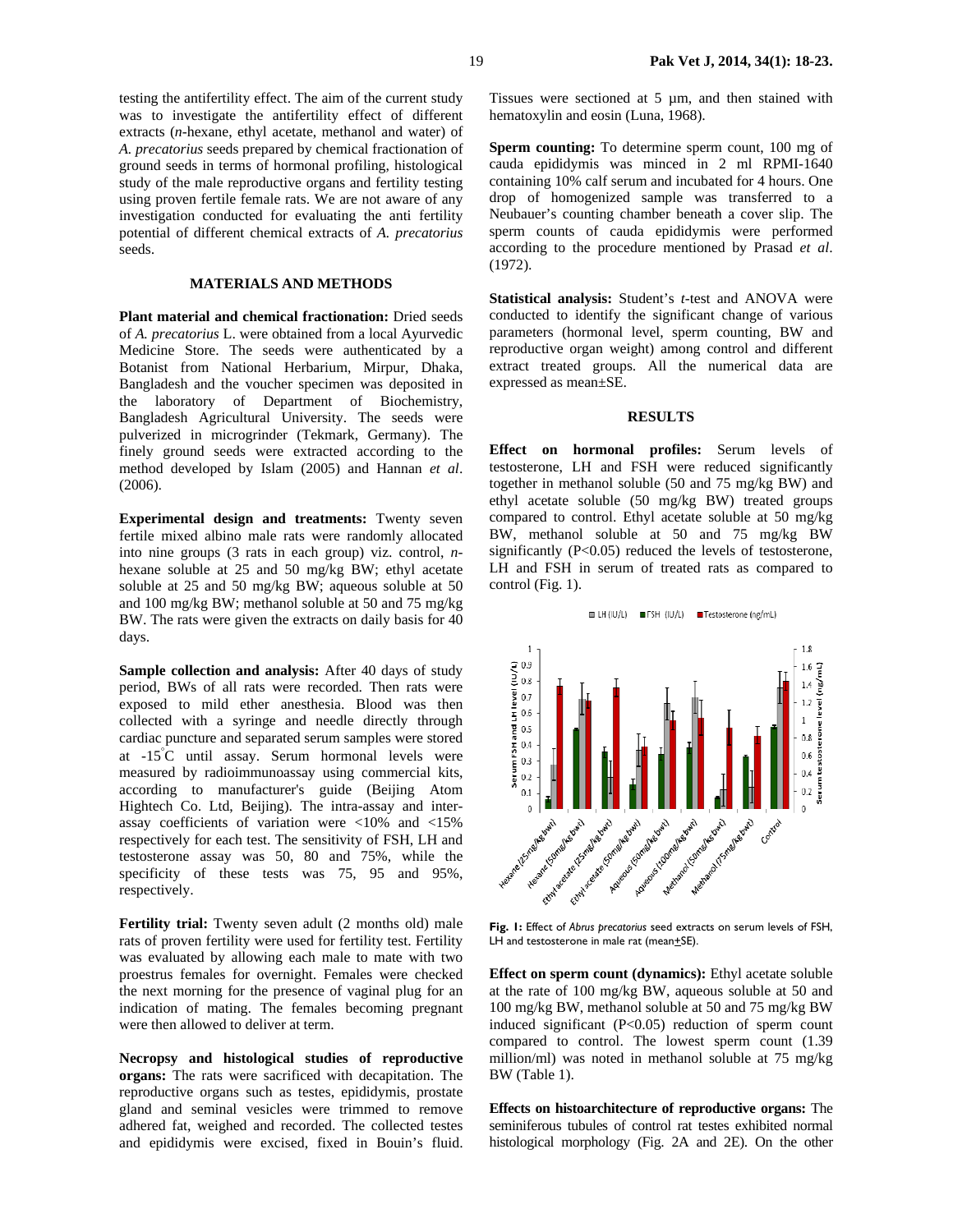

**Fig. 2:** Histology of testes of rat. A, section of testis (control) showing convoluted seminiferous tubules containing regularly organized germ cells and spermatids in the lumen (1); B, C and D, sections of testes (*n-*hexane soluble, methanol soluble and ethyl acetate soluble treated, respectively), showing lack of spermatids in the lumen of seminiferous tubules and disorganized germ cells (2a), tail piece of spermatozoa but lacking spermatid in the seminiferous tubules (2b), atrophy of tubular epithelium (2c) (H & E: 80X); E, section of testis (control) showing normal Leydig cell in inter tubular space (3); F, section of testis (methanol soluble) showing cytoplasmic atrophy of Leydig cell & darker nuclei (4) (H & E: ×300).

hand, distinct degenerative changes were observed in the histomorphology of *A. precatorius* seed extract-treated groups. Histological section of testes of the methanol soluble-treated rats showed degeneration of germinal epithelium. Primary and secondary spermatocytes, and sperm cells were markedly reduced in the lumen of convoluted seminiferous tubules, only very few tubules contained dead or degenerating tail piece of spermatozoa and most of them lacking spermatids (Fig. 2C). Leydig cells were present around the small capillaries in the intertubular space, but the

number and size were greatly reduced. Interstitial cells exhibited cytoplasmic atrophy with dark nuclei (Fig. 2C). The testes of rats treated with 25 or 50 mg/kg BW of nhexane soluble, 25 mg/kg BW of ethyl acetate soluble and 50 mg/kg BW of aqueous soluble also showed disorganization of the seminiferous epithelium while Leydig cells appeared normal compared to control (Fig. 2F).

Histoarchitecture of cauda epididymis of treated groups showed noticeable histological alterations compared to epididymis of control rats (Fig. 3A). The epididymis of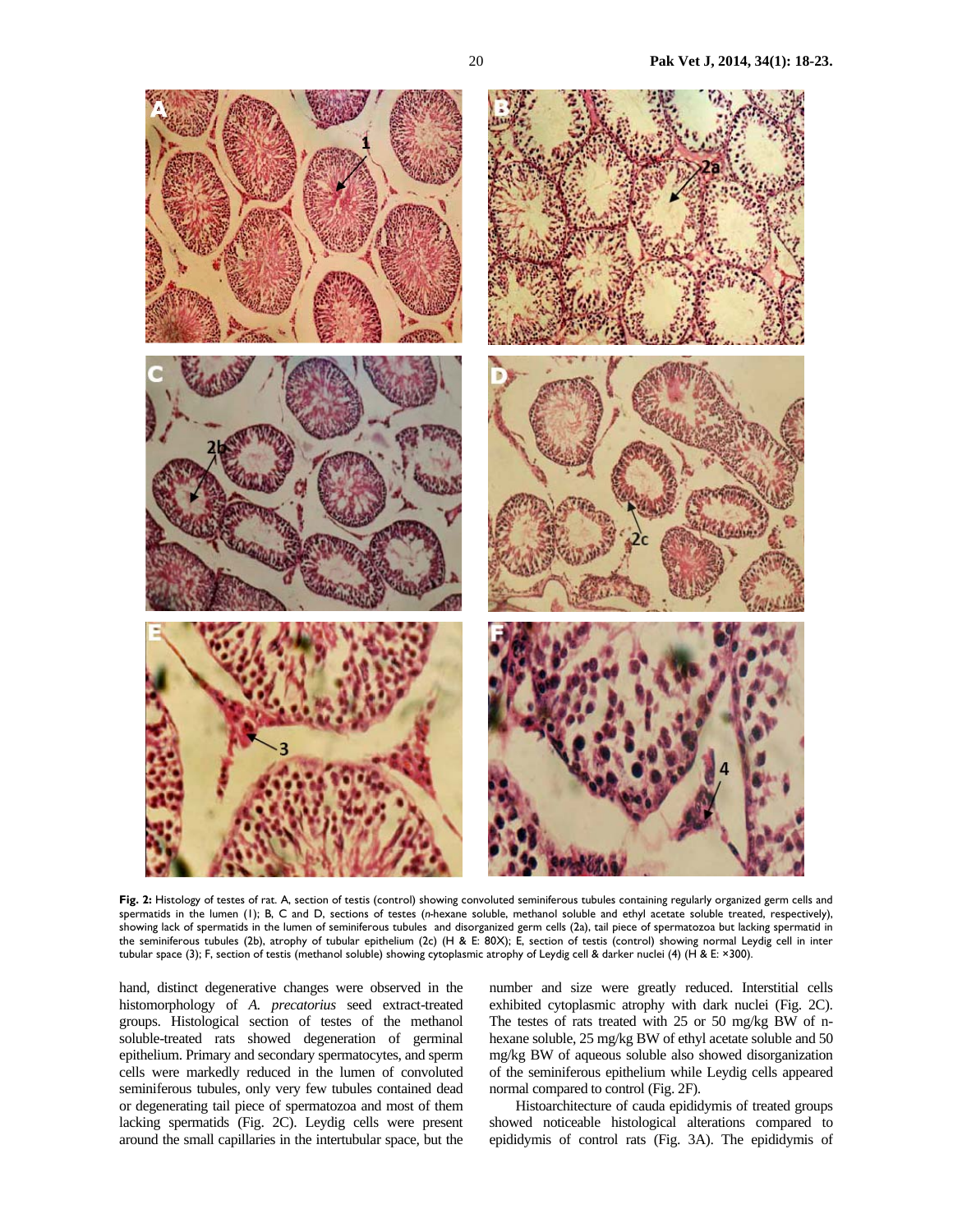

**Fig. 3:** Histology of tail of epididymis of rat. A, section of tail of epididymis (control) showing mature and conspicuous spermatozoa in the lumen (1); B, C and D, sections of tail of epididymis (*n-*, hexane soluble, ethyl acetate soluble and methanol soluble treated, respectively), showing tubules lacking spermatozoa (2), lining epithelium turned to stratified columnar epithelium (3), degeneration of sperm in lumen (4) and partially empty tubules with degenerated sperm in the lumen (H & E: ×300).

**Table 1:** Sperm counting of cauda epididymidis of rats after *Abrus precatorius* seed extract treatment

| Groups                | Dose regimen   | Sperm count       |
|-----------------------|----------------|-------------------|
|                       | (mg/kg BW/day) | (million/ml)      |
| n-Hexane soluble      | 25             | $3.49 \pm 0.17$   |
|                       | 50             | $3.21 \pm 0.15$   |
| Ethyl acetate soluble | 25             | $2.35 + 0.5$      |
|                       | 50             | $1.72 \pm 0.17^*$ |
| Aqueous soluble       | 50             | $1.61 \pm 0.18*$  |
|                       | 100            | $1.55 \pm 0.19*$  |
| Methanol soluble      | 50             | $1.43 \pm 0.12^*$ |
|                       | 75             | $1.39 \pm 0.15^*$ |
| Control               | No treatment   | $7.87 \pm 0.24$   |

Results are expressed as mean±SE. Three male rats were included in each group. Mean having asterisk indicates significant (P<0.05) difference in contrast to control group.

methanol soluble-treated rats were containing degenerated spermatozoa or lacking of spermatozoa. The cytoplasmic component of the lining epithelial cells showed apical atrophy and turned into stratified columnar epithelium. Infiltration of the mononuclear cells, macrophage in the lumen of the tubules of epididymis was seen (Fig. 3D). The epididymis of rats treated with both 25 and 50 mg/kg BW of n-hexane, 25 mg/kg BW of ethyl acetate and 50 mg/kg BW of aqueous soluble showed degeneration of sperm cells in the lumen while the lining epithelial tissues appeared normal (Fig. 3B and 3C).

**Fertility test:** Methanol soluble (50 and 75 mg/kg BW), aqueous soluble (50 and 100 mg/kg BW) elicited maximum antifertility (100%) in treated male rats and failed to induce

**Table 2:** Fertility of male rats after treatment with *Abrus precatorius* seed extracts or distilled water

| Groups        | Dose      |   |   | Number of male rats Number of female rats |   |   |                                                    |
|---------------|-----------|---|---|-------------------------------------------|---|---|----------------------------------------------------|
|               | regimen   |   |   |                                           |   |   | <b>Tested Mated Fertile Tested Mated Pregnancy</b> |
|               | (mg/kg    |   |   | $(\% )$                                   |   |   | rate (%)                                           |
|               | BW/day)   |   |   |                                           |   |   |                                                    |
| n-Hexane      | 25        | 3 | 3 | 100                                       | 6 | 6 | 100                                                |
| soluble       | 50        | 3 | 3 | 100                                       | 6 | 6 | 100                                                |
| Ethyl acetate | 25        | 3 | 3 | 100                                       | 6 | 6 | 100                                                |
| soluble       | 50        | 3 | 3 | 100                                       | 6 | 6 | 100                                                |
| Aqueous       | 50        | 3 | 3 | ŋ                                         | 6 | 6 | 0                                                  |
| soluble       | 100       | 3 | 3 | O                                         | 6 | 6 | 0                                                  |
| Methanol      | 50        | 3 | 3 | ŋ                                         | 6 | 6 | 0                                                  |
| soluble       | 75        | 3 | 3 | ŋ                                         | 6 | 6 | 0                                                  |
| Control       | No        | 3 | 3 | 100                                       | 6 | 6 | 100                                                |
|               | treatment |   |   |                                           |   |   |                                                    |

pregnancy in female rats of proven fertility (Table 2), while males treated with other extracts were able to produce pregnancies in all tested females.

**Effects on BW and reproductive organ weight:** BW of *A. precatorius* seed extract-treated rats was not significantly different compared with control rats. On the other hand, reproductive organ weight of testes, cauda epididymis, seminal vesicle and prostate gland in extract-treated rats reduced significantly compared with control (Table 3).

### **DISCUSSION**

In the current study, methanol soluble (75 mg/kg BW), aqueous soluble (100 mg/kg BW) extract elicited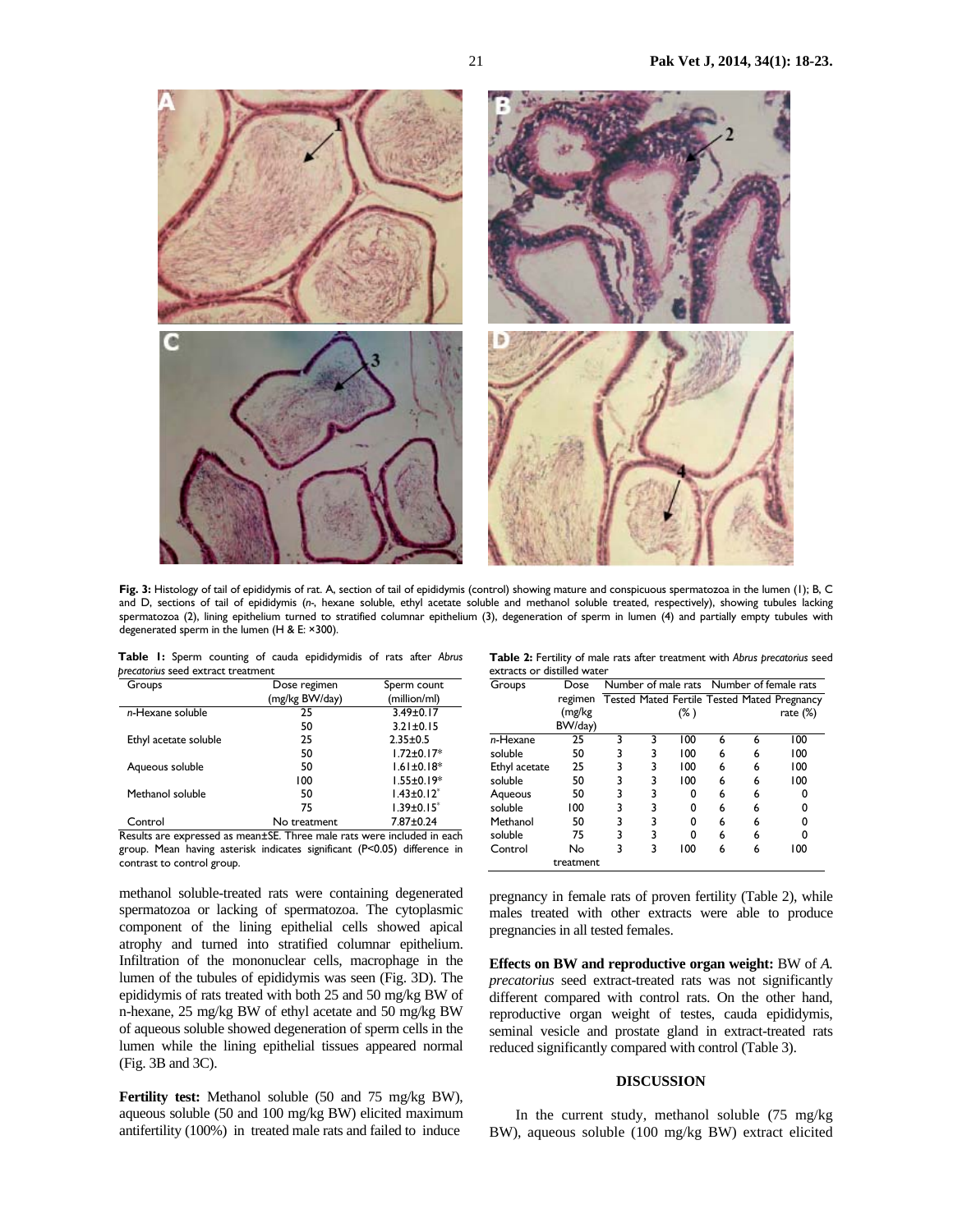**Table 3:** Reproductive organ weights in *Abrus precatorius* seed extract-treated and control male rats

| Dose regimen   | Testes                | Epididymis                       | Seminal vesicle               | Prostate gland                |
|----------------|-----------------------|----------------------------------|-------------------------------|-------------------------------|
| (mg/kg BW/day) |                       |                                  |                               |                               |
| 25             | 1279.00±17.96**       | 497.66±15.86 <sup>**</sup>       | $0.32 \pm 0.02$               | $0.17 \pm 0.03$               |
| 50             | 1452.00±23.55         | $509.66 \pm 24.25$               | $0.22 \pm 0.03$ <sup>**</sup> | $0.11 \pm 0.02$ <sup>**</sup> |
| 25             | $1335.33 \pm 19.89^*$ | $523.33 \pm 17.23$ <sup>**</sup> | $0.23 \pm 0.02$ <sup>**</sup> | $0.12 \pm 0.07$               |
| 50             | 1525.33±20.83         | 425.66±22.65**                   | $0.26 \pm 0.15$ **            | $0.15 \pm 0.04$ **            |
| 50             | $1210.66\pm25.01**$   | 531.00±23.60 <sup>**</sup>       | $0.20 \pm 0.04$ <sup>**</sup> | $0.11 \pm 0.08$ <sup>**</sup> |
| 100            | 1266.00±27.29**       | 451.66±20.00 <sup>**</sup>       | $0.31 \pm 0.08^*$             | $0.16 \pm 0.09$               |
| 50             | 1533.66±29.27         | 559.00±8.68**                    | $0.32 \pm 0.15$               | $0.17 \pm 0.02$               |
| 75             | 1436.66±22.04         | 471.00±6.30 <sup>**</sup>        | $0.24 \pm 0.02$ <sup>**</sup> | $0.13 \pm 0.06$               |
| No treatment   | 1711.00±17.02         | 637.00±23.51                     | $0.40 \pm 0.02$               | $0.19 \pm 0.05$               |
|                |                       |                                  | 1.00<br>$\ddot{\phantom{1}}$  | <b>PLACE John H</b>           |

Results are expressed as mean±SE. Three male rats were included in each group. Mean having different superscript \* indicates P<0.05, \*\* indicates P<0.01 which significantly differ in contrast to control group.

the maximum antifertility potentials overall in treated male rats considering all the parameters evaluated, though for some parameters (reproductive organs weight) other organic extracts also showed significant changes.

Serum levels of testosterone, LH and FSH were reduced significantly in rats treated with ethyl acetate soluble at 50 mg/kg BW, methanol soluble at 50 and 75 mg/kg BW compared to control. In addition, rats treated with aqueous soluble and methanol soluble showed a significant decline in sperm concentration that is consistent with the findings of another report (Jahan *et al*., 2009b). These authors observed significant decrease of serum testosterone in mice treated with ethanolic seed extract of *Abrus precatorius* at 60 mg/kg BW compared to controls. Testosterone plays a fundamental role in the maintenance of spermatogenesis (O'Donell *et al*., 2006; Mishra and Singh, 2009) and it is probable that the *A. precatorius* seed extract-induced suppression of spermatogenesis or alteration of sperm production in the current study was caused due to deficiency of testosterone.

Methanol soluble extract at 50 and 75 mg/kg BW caused marked degenerative changes in the histological appearance of testes and epididymis. Moreover, the number of Leydig cells were greatly reduced and interstitial cells exhibited cytoplasmic atrophy with dark nuclei. Such histological alterations have also been described in other reports with ethanolic extract of *A. precatorius* seeds (Jahan *et al*., 2009b), aqueous leaf extracts of *Azadirachta indica* (Mishra and Singh, 2005) and *Allamanda cathartica* (Singh and Singh, 2008). In response to LH, testosterone is produced by Leydig cells (Chung *et al*., 2011)*.* Reduced level of testosterone in the methanol soluble treated groups may explain the alterations observed in the seminiferous tubule morphology.

No significant differences were noted in BWs of *A. precatorius* seed extract-treated groups compared with control group which is consistent with other reports (Hannan *et al*., 2006). No effect on BW indicates that extracts were not related with any weight gain causing obesity or electrolyte retention. However, the organ weights of testes, cauda epididymis, seminal vesicle and prostate gland were lower in extract-treated rats compared to control rats which is consistent with findings of Vanithakumari *et al*. (1989) who investigated the ethanolic extract of *Bambusa arundinacae* tender shoots for fertility regulation. Weight, size and the secretory function of reproductive organs are closely regulated by androgen (Choudhary *et al*., 1990) and such decrease in

reproductive organs' weights could be attributed to a loss of spermatogenic elements in testes and absence of sperm in cauda epididymis in our study.

Methanol soluble (50 and 75 mg/kg BW) and aqueous soluble (50 and 100 mg/kg BW) extract elicited maximum antifertility (100%) potentials in treated male rats and failed to induce pregnancy in fertility proven female rats. Earlier study conducted by Abu *et al*. (2012) reported that ethanolic seed extract of *Abrus precatorius* at higher concentration (80 mg/kg BW) gave relatively more permanent antifertility activity than the lower dose (40 mg/kg BW).

The results presented here clearly suggest that *A. precatorius* seed extract reduced serum levels of reproductive hormones possibly by having an influence on hypothalamic-pituitary-gonadal axis. FSH and LH at the reduced levels might have effect on the testicular spermatogenesis. Suppressed spermatogenesis in seed extract treated groups and thereby the reduction in the number of sperm in tubular lumen might be via action of its strong toxaalbumen which might be imparting the alteration of reproductive organs morphology, hormonal profile and causing suppressed pregnancy in female rats while mated with treated male rats. The organic fractions such as *n*-hexane, ethyl acetate and methanol extracts displayed antifertility activity of different extent that indicates the necessity of the isolation and identification of the active principles by a further bioassay-guided chromatographic separation. Moreover, antifertility mode of action and treatment of male animals with the isolated active principles of *A. precatorius* seed extracts is required to explore the comprehensive antifertility effect of *A. precatorius* seeds in male subjects.

**Acknowledgement:** The funding for this research work was supported by Ministry of Science and Information & Communication Technology, Bangladesh (to primary author). We offer special thanks to the director of Nuclear Medicine Division, Mymensingh Medical College, Bangladesh for their technical support in hormonal analysis.

#### **REFERENCES**

- Abu SM, ABMM Hossain, MB Majid and IM Anwarul, 2012. Antifertility studies on ethanolic extract of *Abrus precatorius* L. on Swiss male albino mice. Int J Pharm Sci Res, 3: 288-292.
- Anand RA, VO Kishor, VS Rajkumar, CD Upasani and DN Tanaji, 2010. *Abrus precatorius* Linnaeus: A phytopharmacological review. J Pharm Res, 3: 2585-2587.
- Bah AA, F Wang, ZH Huang, IH Shamsi, QC Zhang, G Jilani, S Hussain and E Ali, 2012. Phyto-characteristics, cultivation and medicinal